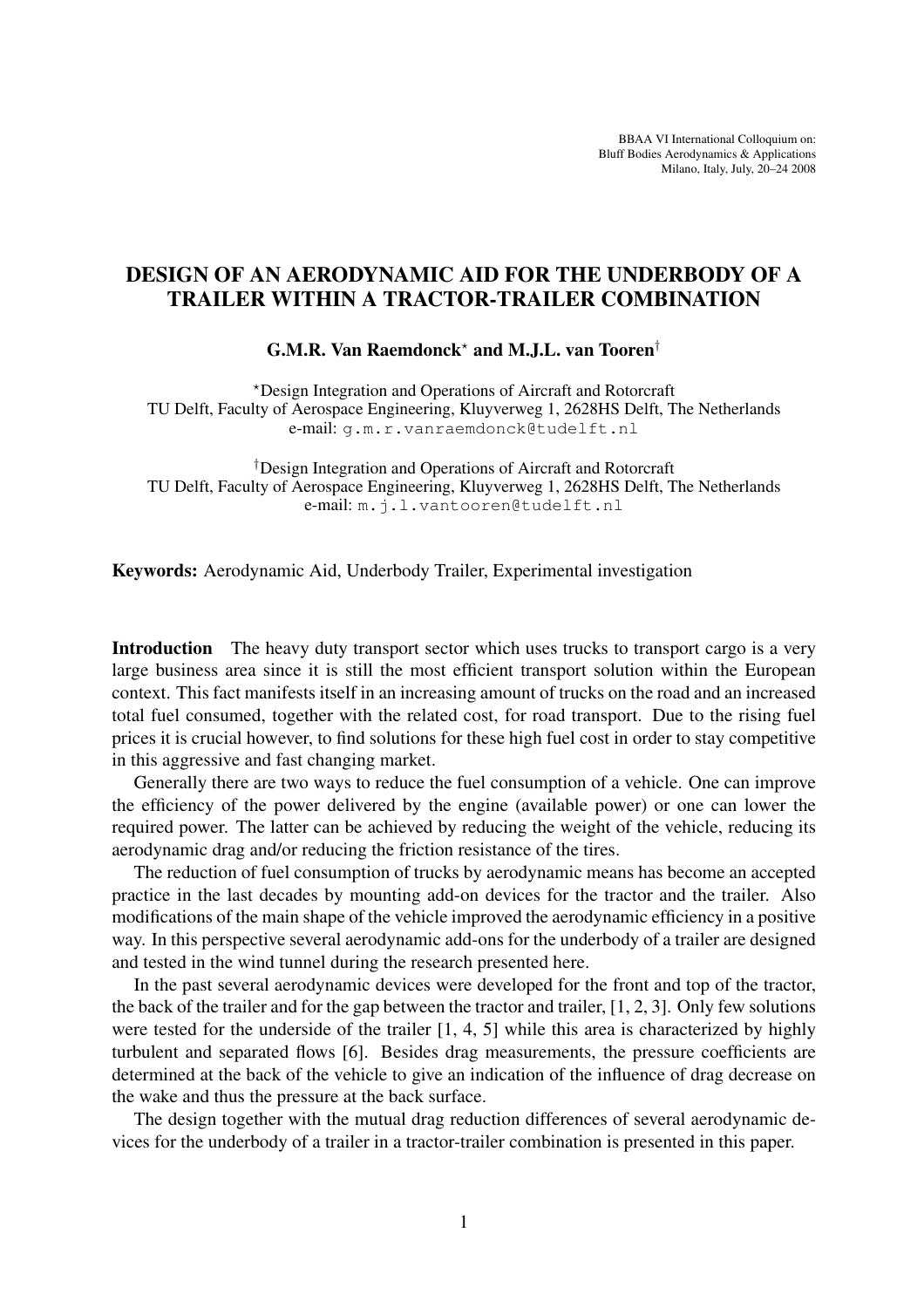Wind tunnel and model set-up The wind tunnel experiments were executed in the Low Turbulence Tunnel at the Delft University of Technology, The Netherlands. This closed circuit windtunnel has a octagonal test section with an cross sectional area of  $2.07m^2$  (width of 1.8m; height of 1.25m) and a maximum speed of 120m/s. The used wind tunnel test section is calibrated with the aid of a pitot tube to measure the dynamic pressure.

The windtunnel does not have a moving belt which is desirable to investigate the ground effect of, for instance, race cars. Ground simulations and its study have been the subject of many research projects [7, 8, 9, 10, 11]. The most basic simulation approach used for passenger cars is the most direct and simple one: to test a vehicle on a fixed surface. The major issue is that the approaching floor boundary layer is too thick. According to Cooper [12, 13] one can conclude that a fixed-floor with a thinned boundary layer is sufficient for current automotive and commercial vehicle applications, particularly where the underbody clearances are large and the underbodies are rough.

To test the vehicle the model is suspended on a parallel floor which has an offset of 250mm with respect to the upper (horizontal) wind tunnel wall and has the same width as the test section. On the rounded front edge of the plate develops a new thinner boundary layer in comparison with the boundary layer on the wind tunnel wall. This solution together with the conclusion of Cooper [12] and the fact that one was interested in the drag changes between the several aerodynamic aid will satisfy for the experiments.

A 1/14th scaled truck model (TAMIYA Mercedes Benz 1838LS truck 1/14 and TAMIYA Container-trailer) was purchased in a hobby shop to execute the experiments. The model is adapted in order to generate a nice boundary layer directly to the back-end of the trailer. The initial truck model had sharp corners which would result in flow separation at those front edges and therefore would make any aerodynamic improvement at the bottom and back of the trailer ineffective. A new cover, fig.1, with properly chosen round-off edges [14] has been made which prevent flow separation at the front cabin corners and initiates a turbulent boundary layer before it reaches the back edges of the tractor [12]. The model was not equipped with a cooling and fans system and is mounted up-side-down due to location of the balance system.

The Reynolds number for a full scale truck, based on the square root of the frontal area of  $A = 10.34m^2$  and a driving velocity of 25m/s, becomes  $5.4 \times 10^6$  [12]. The scaled wind tunnel model has a Reynolds number of  $0.98 \times 10^6$  which is high enough for bluff bodies, [15]. After testing a certain Reynolds number range, no Reynolds effects were deducted. Also no wind tunnel corrections methods were applied on the dynamic pressure.

Measuring techniques The six-component mechanical balance system measures the resulting forces acting on the truck model. Only the drag coefficient  $C_T$  of the vehicle will be discussed. The pressure at the back surface of the trailer is measured to calculate a corresponding pressure coefficient  $C_p$  in order to investigate its relation to the change in drag coefficient  $C_T$ and its behavior towards different aerodynamic aids. The pressure measurements were executed with the aid of Esterline pressure scanners [16] which can measure 32 different pressure orifices.

Experimental results During the experimental measurements more than 93 different aerodynamic devices were built and tested on different vehicle configurations. Only a short selection of the most promising solutions is being discused below. All the drag coefficients  $C_T$  in longitudinal direction of the vehicle with the different aerodynamic devices will be compared with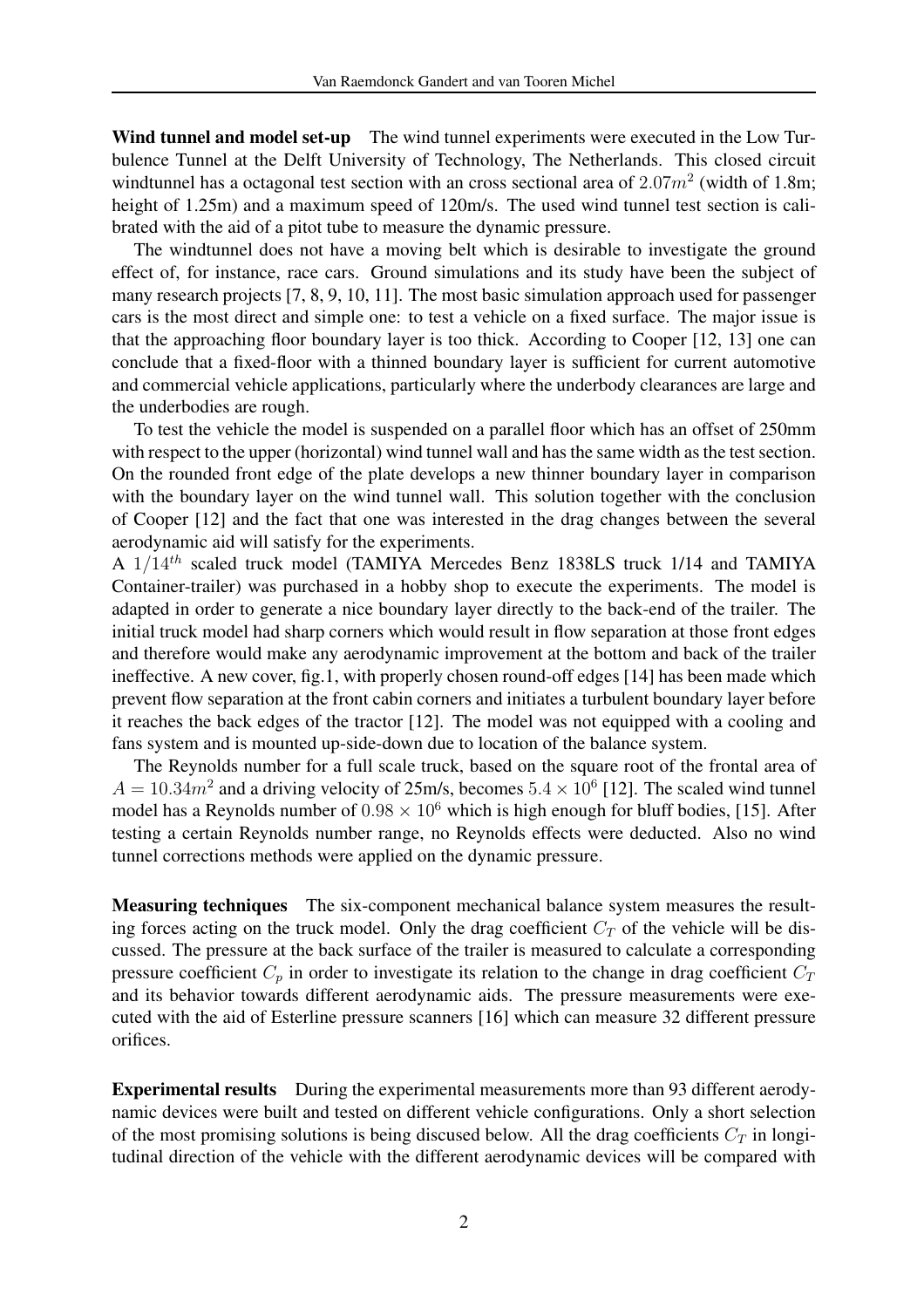

Figure 1: Wind tunnel model dimensions

the standard tractor-trailer combination with rounded trailer corners ( $C_T = 0.443$  at zero yaw angle, blue line, fig.2) resulting in a difference in terms of percentage. The clean configuration is not equipped with rounded trailer corners (red line, fig.2), this results immediately in a drag increase especially with increasing yaw angles. Removing the mud flaps (green line, fig.2) results in a general drag decrease of 5%. Blocking the underbody (black line, fog.2) flow by mouting a vertical plate between the underside of the trailer and floor has disastrous effects on the total drag. Meaning that the underbody flow is crucial for the drag built up of a truck.

Fig.3 presents an overview drag reductions of a selection of two types of aerodynamic aids: full



Figure 2: Drag coefficient difference results

Figure 3: Overview drag coefficient difference results

underbody and side-skirts. It turned out during the tests that covering the wheels is always beneficial for the drag coefficient and that a full underbody that covers the support legs, pallet box and the axles of the wheels is not performing as well as the straight side-skirts which comprises two single panels along the lower side of the trailer in longitudinal direction. Modifications to these side-skirts improved the drag reductions even further up to 14% which corresponds with a  $\Delta C_T$  of 0.062.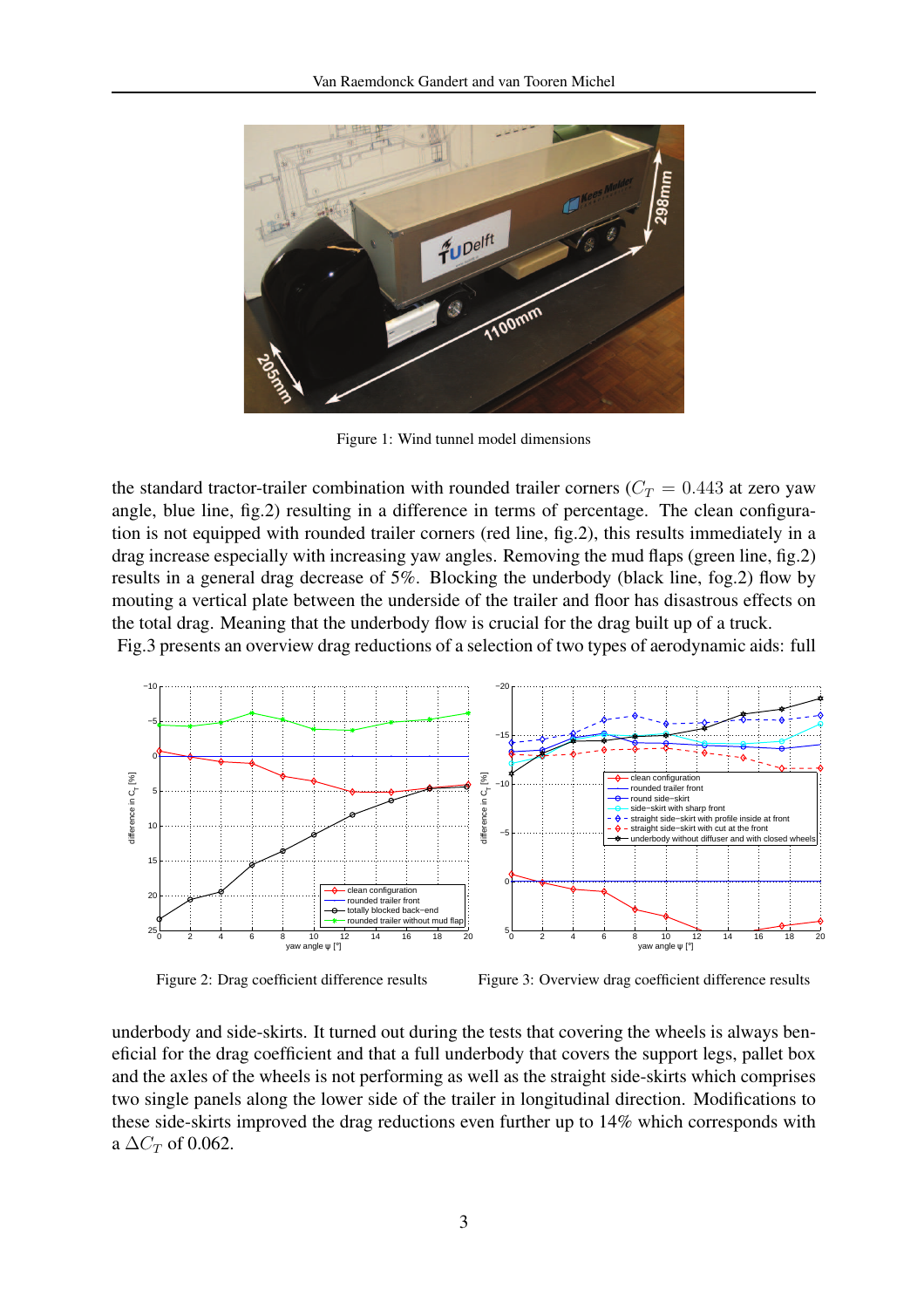

Figure 4: Pressure coefficient difference results

Figure 5: Pressure drag coefficient difference results

Fig.4 as well as fig.5 shows that changes in drag coefficient are not immediately translated in the same change of pressure coefficient at the back surface of the trailer. The behavior of the changes is different with respect to increasing yawing angles. Only the totally blocked back-end configuration demonstrate a corresponding behavior, but the difference in terms of percentage of the pressure coefficient decrement is double compared to the drag increase. Removing the mud flaps around the wheels results in a drag decrease of the vehicle but results in a more negative underpressure at the back surface.

All the aerodynamic devices in fig.5 are showing rather the same behavior: at zero yaw angles there is a certain benefit, a less negative  $C_p$ , only the amount of this benefit in terms of percentage is dependent of the corresponding aid. This benefit is constant and slightly increases over the range  $2^{\circ} - 4^{\circ}$  and then decreases with yaw angles above the  $4^{\circ}$ . It is not easy to understand why the benefit in terms of percentage is decreasing with increasing yaw angles without proper flow investigation techniques to determine the flow behavior. Literature also does not provide an explanation for this mechanism, apparently the relation of the change of pressure coefficients with the yaw angle has not been investigated yet.

Discussion and conclusion With the aid of wind tunnel tests an aerodynamic aid for the lower region of the trailer was developed which reduces the drag coefficient significantly. The model bought for the wind tunnel test is modified at the front of the cabin and around the trailer box. The sharp edges of the cabin are successfully rounded to prevent separation of flow around the cabin. The suspension of the model in the wind tunnel test section is such that the thickness of the boundary layer of the ground plane is reduced to a minimum. The measuring velocity in the wind tunnel is set at 60m/s due to the low sensitivity of Reynolds effects of the model and the high aerodynamic forces at higher wind tunnel speeds. The testing Reynolds number is within the margin defined by the SAE and the drag coefficient stays constant with increasing speed. Both facts underline that the chosen measuring velocity is sufficient to perform the tests.

Two different types of aerodynamic aids are initially selected and made: the side-skirt and the underbody principle. The drag force of the total vehicle and the pressure at the back of the vehicle are measurement to investigate the influence of the different aerodynamic aids. In total